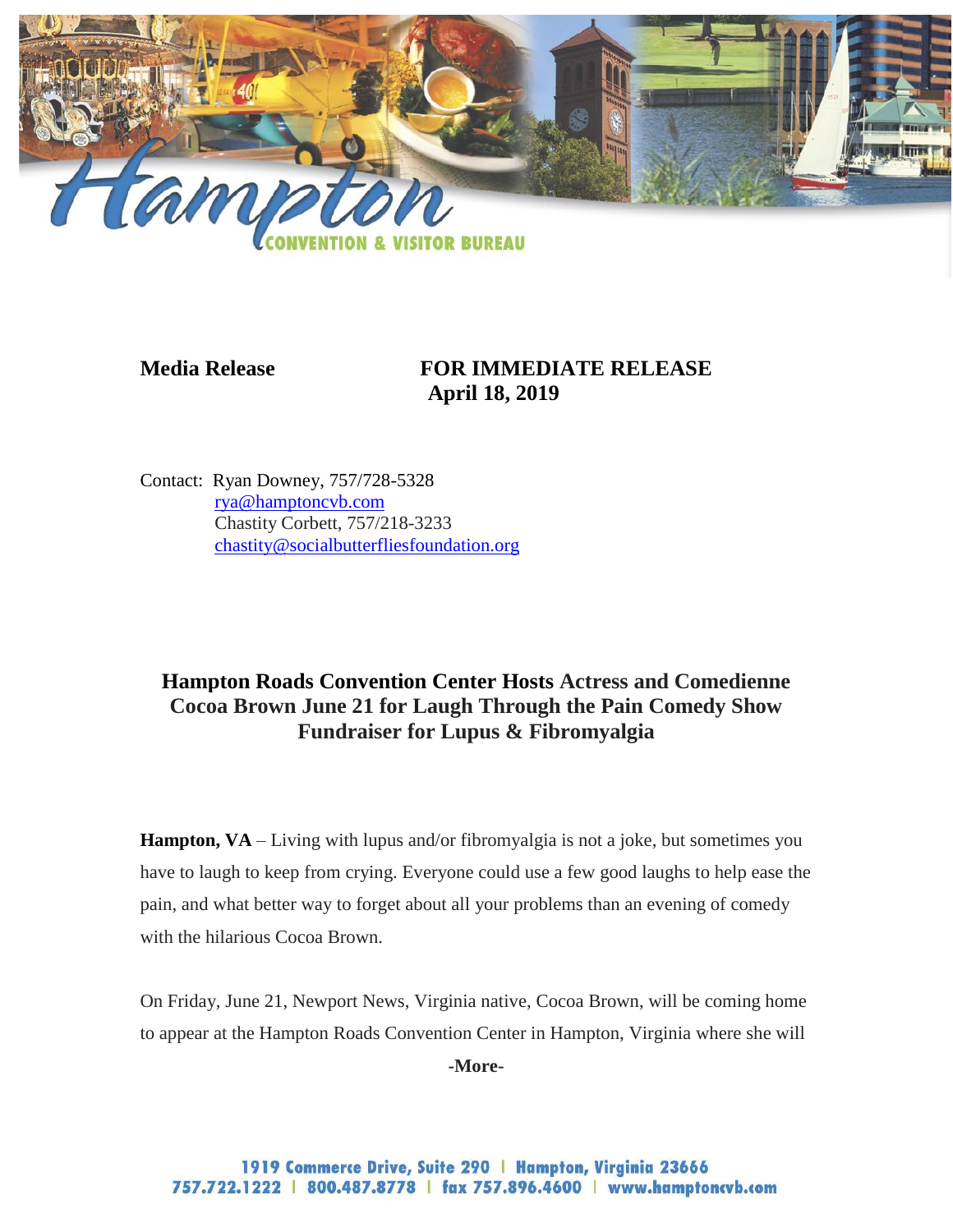## **Hampton Roads Convention Center Hosts Actress and Comedienne Cocoa Brown June 21 for Laugh Through the Pain Comedy Show Fundraiser for Lupus & Fibromyalgia- Page 2**

headline the Laugh Through the Pain Comedy Show hosted by the Social Butterflies Foundation. Undeniably one of the most talented performers of this era, she is a force of nature captivating audiences across the globe with such passion and soul-searching veracity. Ms. Brown boldly draws from painful reminiscences and hard-knocked lessons, bravely weaving humorous tales that uplift, encourage and change everything you thought you knew about comedy. Cocoa Brown is known for her roles on the TV series 9-1-1, Tyler Perry's For Better or Worse, and in the movies The Single Mom's Club and Ted 2. Cocoa Brown headlined the successful "Shaquille O'Neal: All-Star Comedy Jam", on Showtime. She has released her comedy CD "One Funny Momma", which is available on iTunes. What drives the comic that female fans nationwide have nicknamed "The Truth"? The sheer will of a woman who has survived the worst life had to offer and is still standing.

Cocoa Brown is joining forces with Social Butterflies Foundation to raise awareness for lupus and fibromyalgia, two illnesses that receive little to no attention yet devastates many lives.

"When someone in the past heard the word 'lupus,' they immediately thought it was a death sentence. But it's not anymore, and it doesn't have to be!" Brown says. "Having two family members with this disease and seeing what it can do to one's body and mind made me realize this is a cause that I was destined to be a part of and support. I want to let the people who have this disease know you are not alone," she says.

The comedy show is the kickoff event for Butterfly Walk weekend. The Butterfly Walk for Lupus & Fibromyalgia takes place on Saturday, June 22, 2019 at John B Todd Stadium in Newport News, VA. Funds raised from the comedy show and walk are used

**-More-**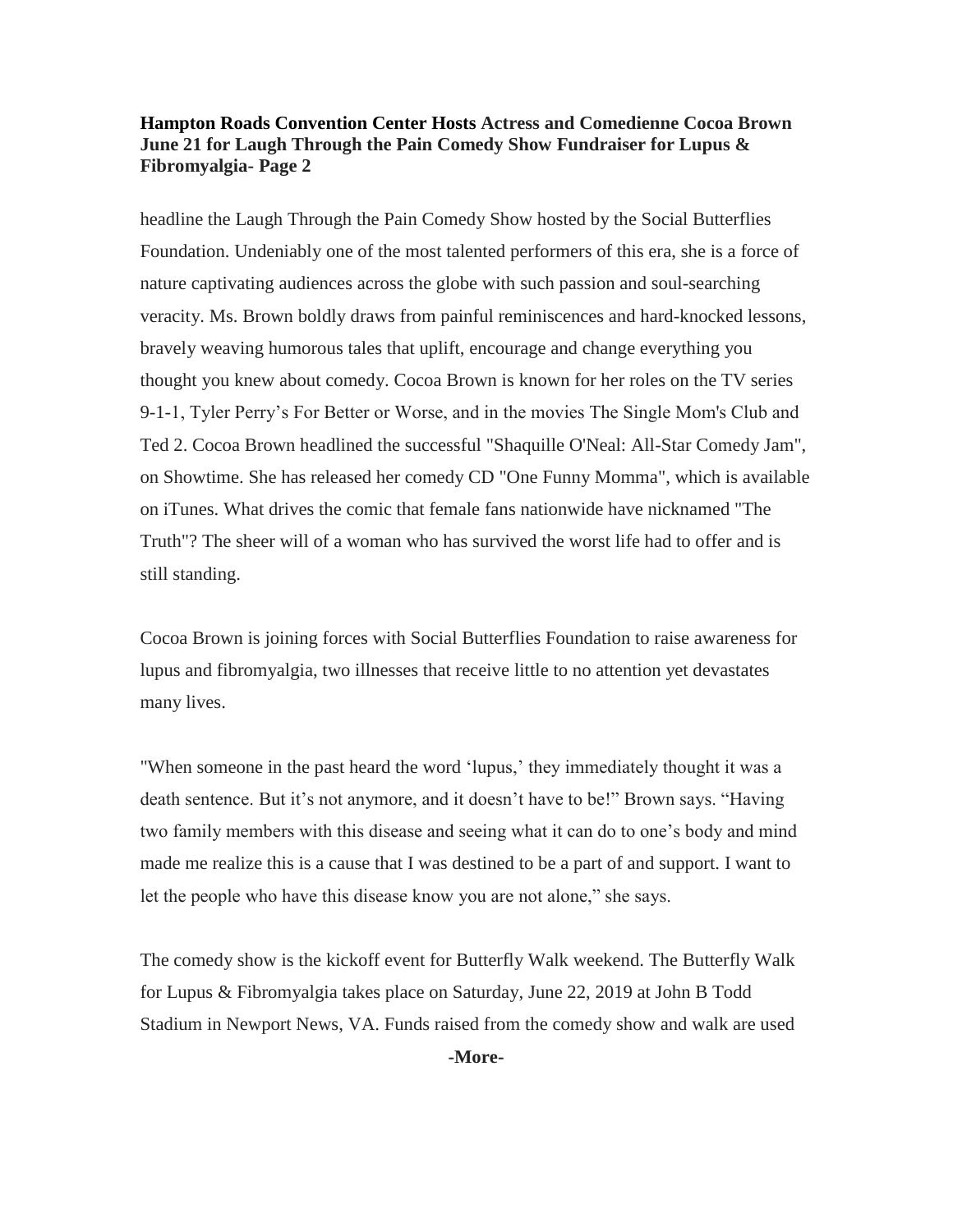## **Hampton Roads Convention Center Hosts Actress and Comedienne Cocoa Brown June 21 for Laugh Through the Pain Comedy Show Fundraiser for Lupus & Fibromyalgia- Page 3**

to provide support groups, educational resources, emergency financial assistance, college scholarships, advocacy, and support research. Raising awareness and rallying public support is incredibly important for the estimated 195,000 Virginians living with lupus and/or fibromyalgia. Together we can make a difference!

The Social Butterflies Foundation was founded by lupus survivor, [Chastity Corbett.](http://www.mysocialbutterflies.org/the-lupus-conqueror/) A grassroots organization directly assisting people and families battling lupus and fibromyalgia,

their mission is to provide education, support services, and encouragement to empower and uplift those living with these diseases, including emergency financial assistance.

Lupus is a chronic autoimmune disease that can damage any part of the body (skin, joints, and/or organs) and affects more than 1.5 million Americans. Fibromyalgia is a condition associated with widespread chronic pain, fatigue, memory problems and mood changes. Fibromyalgia affects more than 10 million Americans. The majority of those living with lupus and/or fibromyalgia are women between the ages of 40 and 75, but men and children are also affected.

*The Social Butterflies Foundation's first annual Laugh Through the Pain Comedy Show Fundraiser for Lupus & Fibromyalgia* provides lupus and fibromyalgia survivors and their families the opportunity to come together for one unified purpose — to make these invisible illnesses visible. Joining Cocoa Brown on the stage is host and comedian Quincy Carr as well as comedians Allison Moore, Derrick Brookes, and Lerone Graham. Guests are guaranteed to laugh the night away.

**-More-**